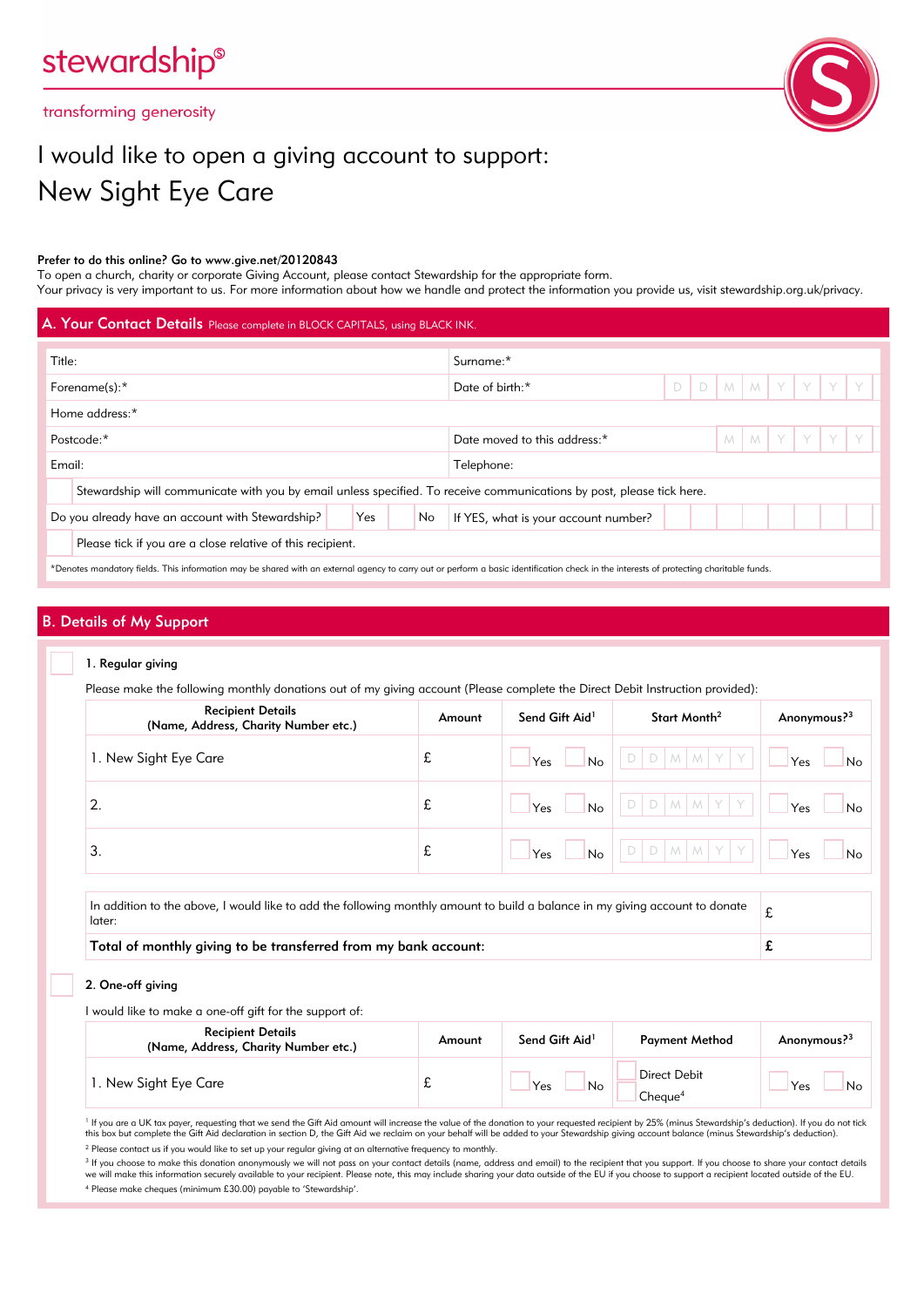## C. My Gift Aid Declaration



#### In order to Gift Aid your donation, please tick the box below to boost your giving by 25 pence for every £1 you give.

I want to Gift Aid this donation and any donations I make in the future or have made in the past 4 years to Stewardship (full name Stewardship Services (UKET) Limited). I am a UK tax payer and understand that if I pay less Income Tax and/or Capital Gains Tax than the amount of Gift Aid claimed on all my donations in that tax year it is my responsibility to pay any difference.

For your gift to be eligible for Gift Aid, please provide your home address in SECTION A of this form. Please do not provide a business or care/of address.

## D. Your Consent to Hear From Us

We'd love to keep in contact with you by email with all the latest news, free resources and advice from Stewardship. We'll never sell your personal information and will always treat it with the utmost care. You can change your consent preferences or unsubscribe at any time.

#### Yes please:

I'd like to receive all the latest news, service updates and free resources.

I'd like to receive the latest news, service updates and free resources specifically relating to generosity and giving.

## E. Terms of Use

- 1. Stewardship runs a Donor Advised Fund, which is a type of charitable giving vehicle which makes it tax-effective and easy to give. As such, all funds Gifted by you into a Stewardship Giving Account are Stewardship's and become part of our charitable funds. You will have online access to your Giving Account and from there you can make requests to make Donations to Recipients. Funds that have been Gifted to Stewardship are irrevocable, outright Gifts from you to us and cannot be returned to you.
- 2. All Donations paid from your Giving Account to Recipients are made at the discretion of Stewardship's trustees. Stewardship reserves the right to not make a Grant to a particular Recipient. These situations are rare but as a Christian charity an example would be that we cannot give to a charity advancing another faith.
- 3. As Stewardship is a registered charity, neither a Giver nor any of their Close Relatives can derive any benefit from any Gifts or any income deriving from the Gifts that have been received by Stewardship.
- 4. Stewardship will be able to deduct from your Giving Account all costs and expenses that it incurs in connection with the operation and administration of your Giving Account. Information in relation to these costs can be found at stewardship.org.uk/fees and may be subject to change.
- 5. Stewardship may (at its discretion) invest any amounts Gifted into a Giving Account and awaiting distribution. Any resulting investment income (by way of capital growth or investment returns) shall belong to Stewardship and form part of its general charitable funds. For Gold Giving Accounts, Givers have the option of requesting that all or part of their balance in their Giving Account is invested in certain investment options. Any resulting investment income will belong to Stewardship and form part of its charitable funds, a portion of which will be credited to your Giving Account as per our current rates, which may be subject to change.
- 6. If you are eligible, to enable us to reclaim tax on your charitable giving, you will need to complete a Stewardship Gift Aid declaration. The tax reclaimed will then be added to your account.
- 7. To see full details of our Terms of Use, including definitions of terms used above, please refer to www.stewardship.org.uk/terms

## F. Confirmation

I confirm that I have read, understood and agree to the Terms of Use listed on this form. I also confirm that the details I have provided on this form are correct to the best of my knowledge.

Signature: Date:

Once complete, please return to: Freepost RTJE-CBKS-LAES, Stewardship, 1 Lamb's Passage, London EC1Y 8AB. For further information or assistance, please contact our giving services team on 020 8502 8560 or email giving@stewardship.org.uk

Ref 20120843